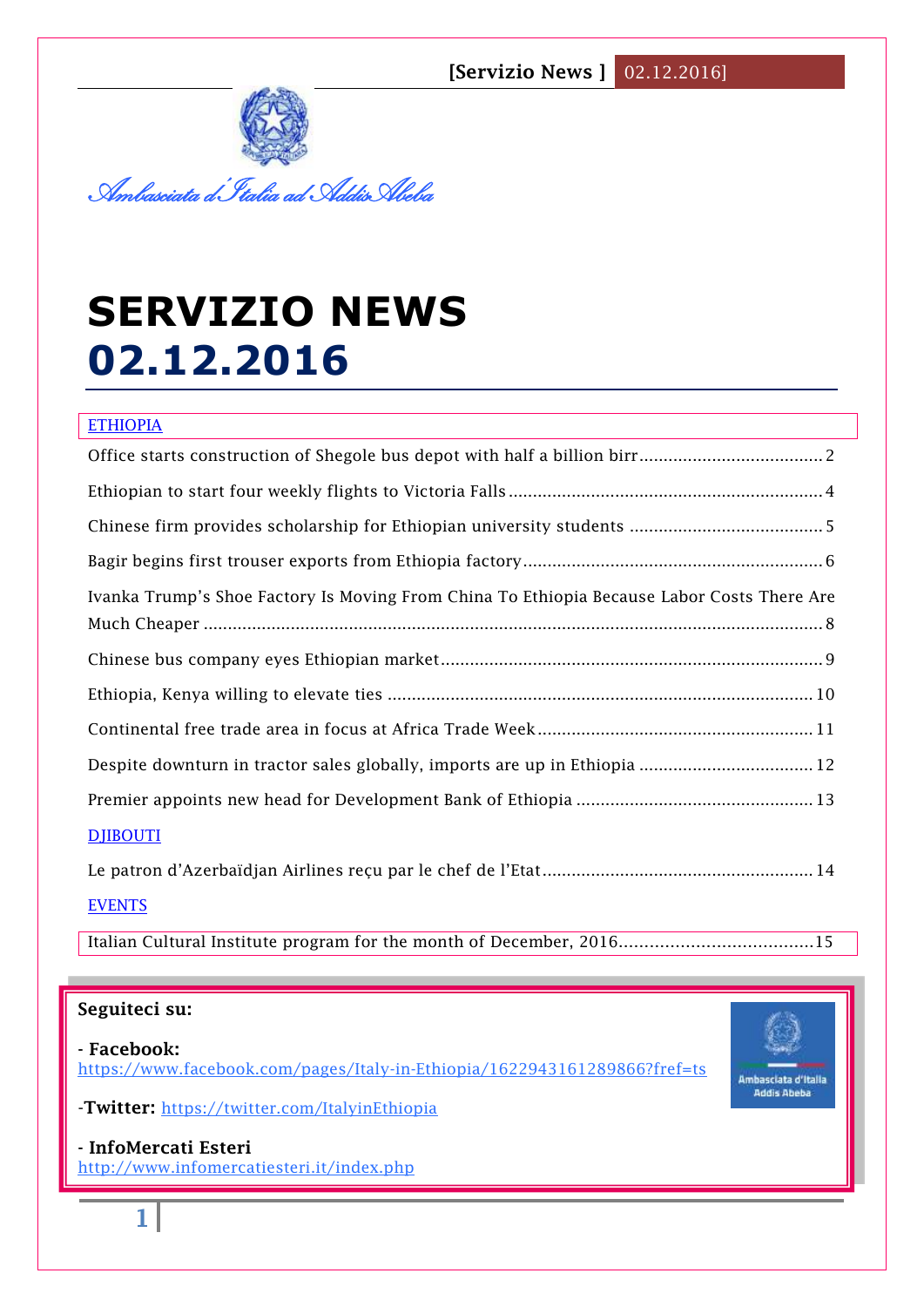

## <span id="page-1-0"></span>**Office starts construction of Shegole bus depot with half**

## **a billion birr**

**The construction of Shegole bus depot has been launched at a cost of 500 million birr earmarked by the government.**

#### **(01.12.2016 – FBC)**

The depot to be erected on 52,000 hectares of land will consist of a garage and a fuel station, according to Addis Ababa City Administration Transport Programs Coordination Office.

The China State Construction Engineering Corporation (CSCEC), the contractor company, is expected to finalize the construction of the depot within 21 months.

Translated and posted by Amare Asrat

Addis Ababa, December 2, 2016 (FBC) - The construction of Shegole bus depot has been launched at a cost of 500 million birr earmarked by the government.

The depot to be erected on 52,000 hectares of land will consist of a garage and a fuel station, according to Addis Ababa City Administration Transport Programs Coordination Office.

The China State Construction Engineering Corporation (CSCEC), the contractor company, is expected to finalize the construction of the depot within 21 months.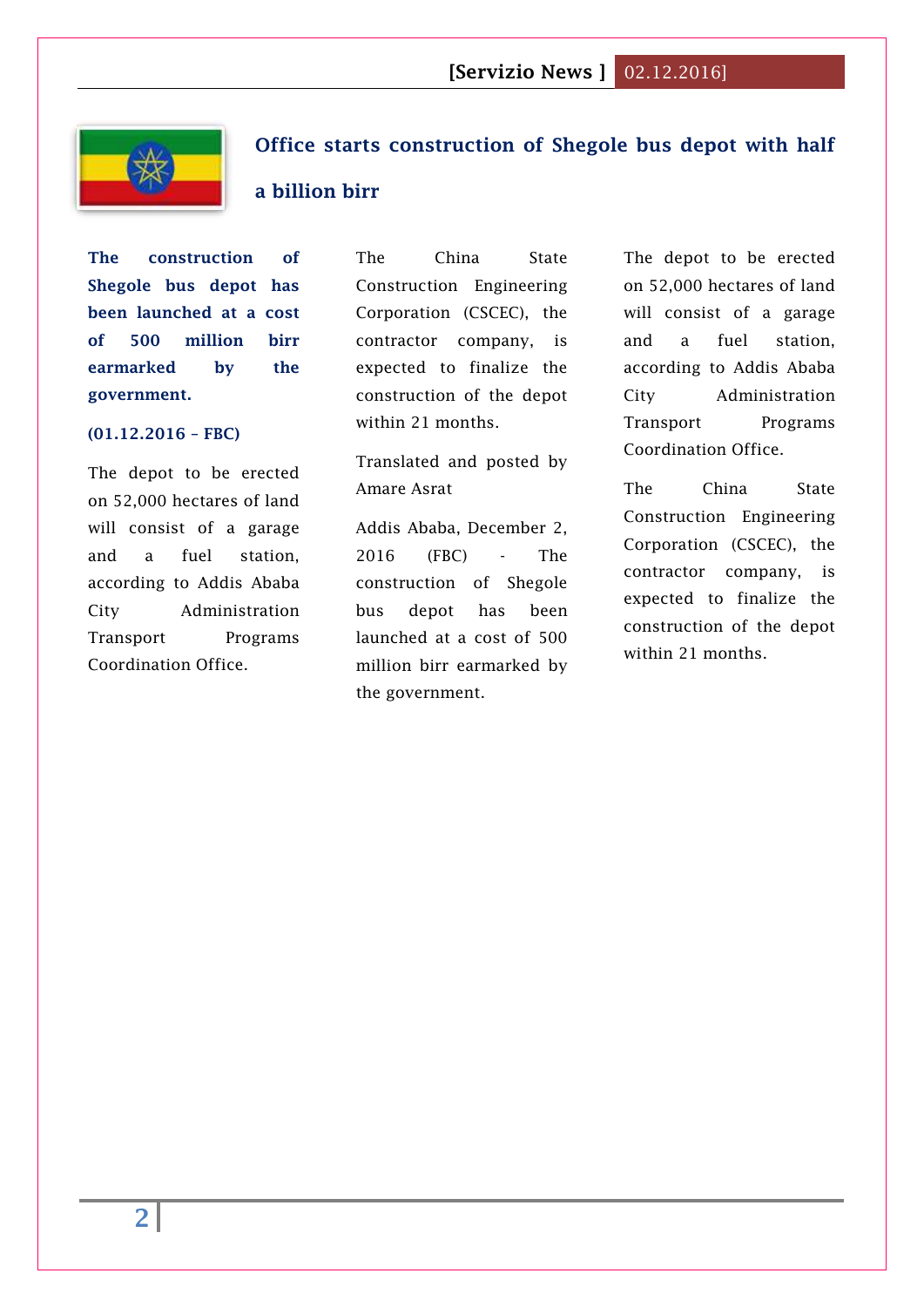#### **Ethiopia reports 8% growth in 2008EC**

**Ethiopia's economy has grown by 8 percent in 2008 Ethiopian fiscal year (2015/16), said Dr Yinager Dese, Commissioner of the National Planning Commission of Ethiopia.**

#### **(01.12.2016 – FBC)**

The projected target was an 11 percent growth, said the Commissioner in his press briefing yesterday.

The growth slowed down due to the worst El Niñocaused drought which Ethiopia faced last fiscal year, leading to failed harvests which cover 95 percent of the country's *meher* productio n, he said.

Last year, the agricultural sector accounted for only 36.6 percent of the real Gross Domestic Product (GDP), compared to 44.4 percent five years ago, showing a slight shift from dependency on

agriculture, the commissioner said.

In contrast, the industrial and the service sectors accounted for 16.6 percent and 47 percent of the GDP respectively, showing growth in the sectors compared to the results registered in the past years, Dr Yinager said.

It is to be recalled that Ethiopia has experienced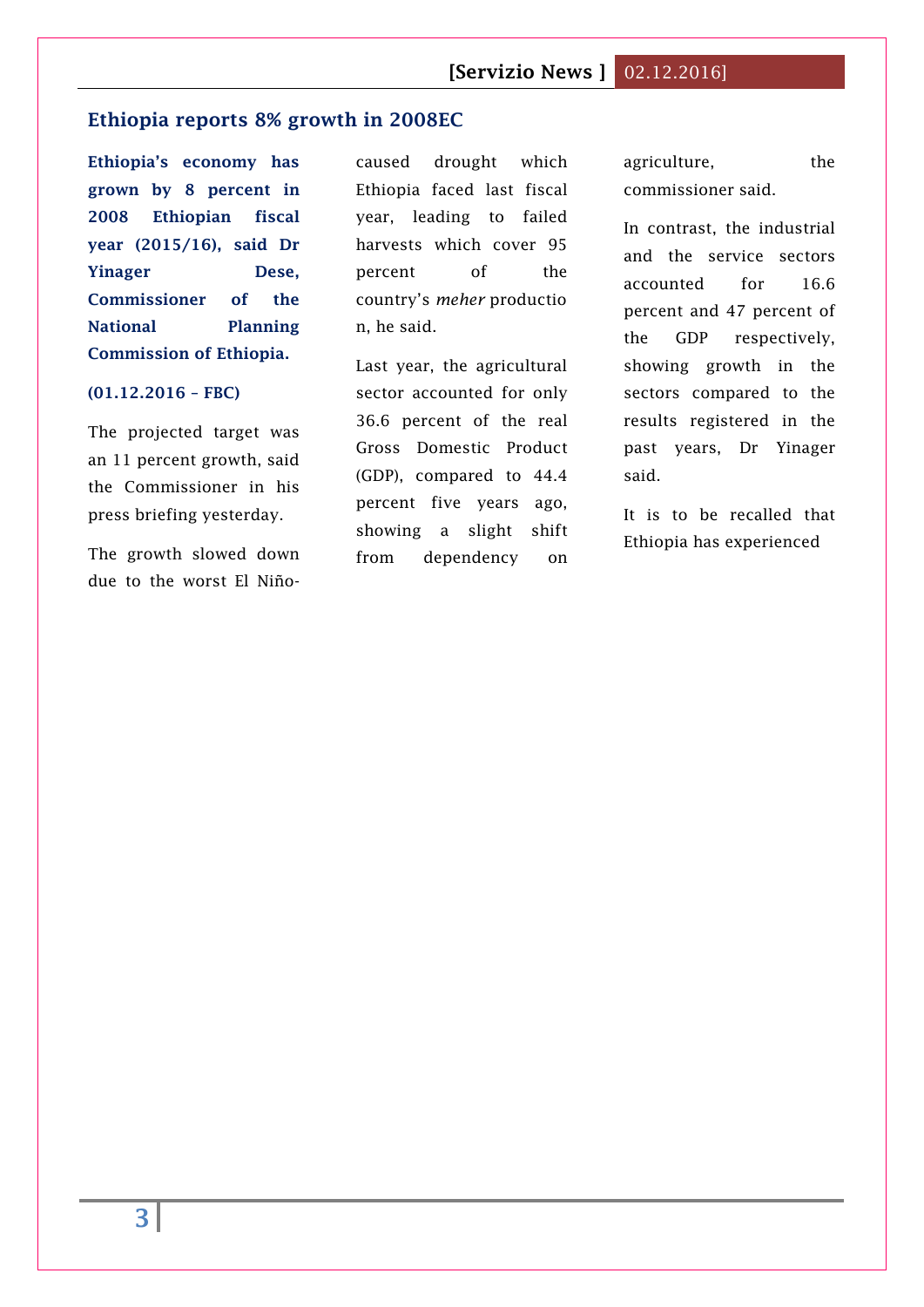### <span id="page-3-0"></span>**Ethiopian to start four weekly flights to Victoria Falls**

**Africa's largest airline group, Ethiopian Airlines, said that it will start four weekly flights to Victoria Falls, site of the most spectacular waterfalls in the world, as of March 26, 2017, with the latest B737-800 New Generation with Sky Interior.**

#### **(01.12.2016 – FBC)**

Victoria Falls, one of the Seven Natural Wonders of the world, is the only waterfall in the world with a length of more than a kilometer and a height of more than hundred meters.

Mr. Tewolde GebreMariam, Group CEO Ethiopian Airlines, said "It is a continuation of our efforts

to achieve the goal of connecting Africa to the world, by adding multiple points in Africa and serving air connectivity needs of the continent. Tourist travelers and vacationers from major cities in the Americas, Europe, Asia and Africa will enjoy hassle-free connections to Victoria Falls via our strategic hub at Addis Ababa. Looking forward, we shall continue to expand our network in Africa to better promote and facilitate growth in the business and tourism sectors, as clearly outlined in our fifteen years growth strategy, Vision 2025."

Ethiopian also offers special fares for tour packages to the major African tourist destinations such as Mombasa, Zanzibar, Kilimanjaro, Dar-Es-Salaam, Johannesburg, Maputo, Nairobi and Cairo.

In its seven decades of operation, Ethiopian Airlines (Ethiopian) has become one of the continent's leading carriers, unrivalled in efficiency and operational success.

Ethiopian commands the lion's share of the pan-African passenger and cargo network operating the youngest and most modern fleet across five continents.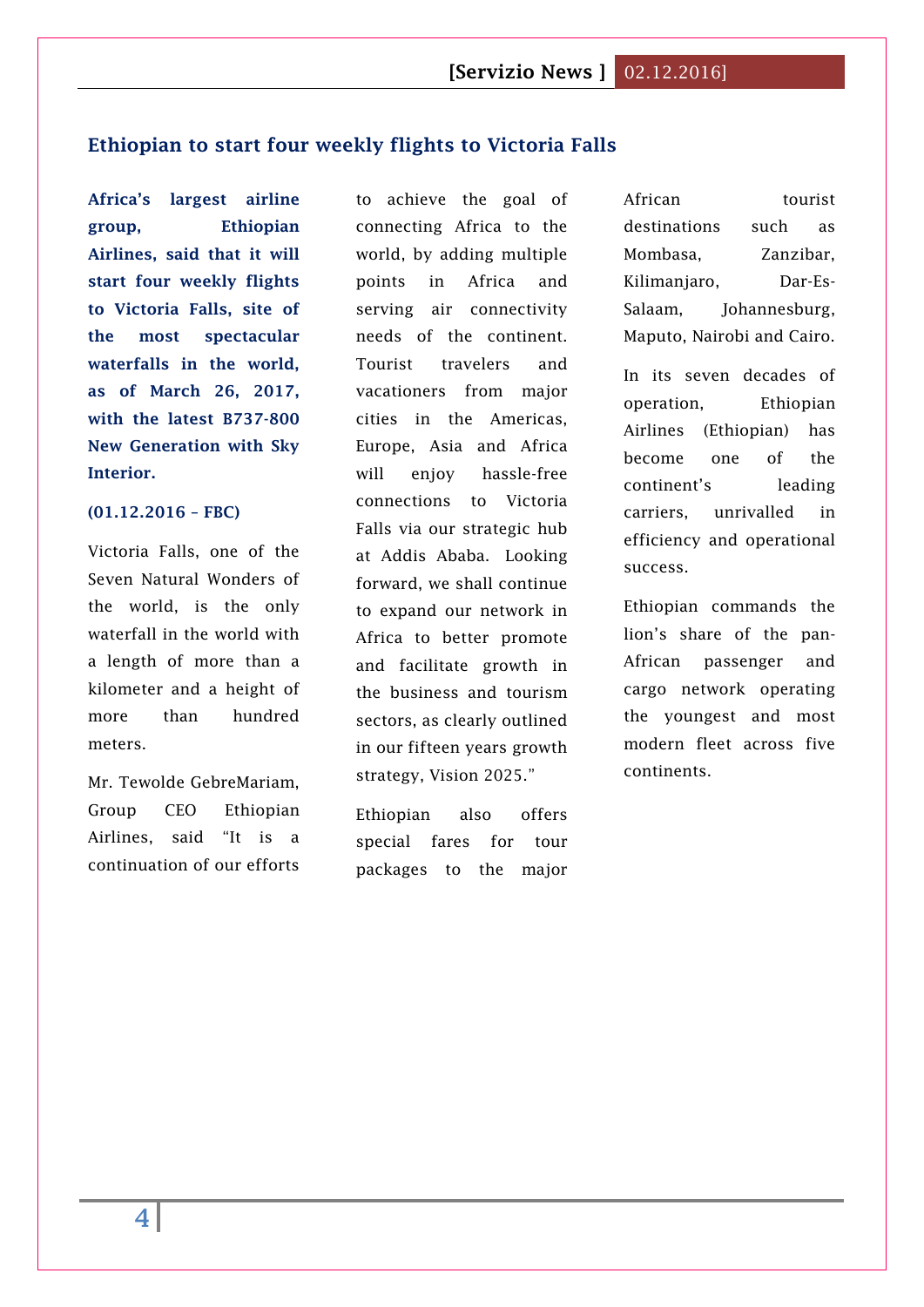## <span id="page-4-0"></span>**Chinese firm provides scholarship for Ethiopian university students**

**A Chinese heavy machinery manufacturing firm, Xuzhou Construction Machinery Group (XCMG), has launched a threeyear scholarship initiative to financially benefit outstanding Ethiopian university students.**

#### **(30.11.2016 – FBC)**

The sponsorship, launched on Tuesday, is part of XCMG's global initiative to realize its motto, "XCMG, Making a Better World," in which six countries had been chosen to benefit from the sponsorship project, according to Xiao Xiao, XCMG East Africa Regional Manager.

During a period of three years, the scholarship project will benefit 27 outstanding Addis Ababa University students. Nine students will be annually selected and share close to 2,500 U.S. dollars.

One of the objectives of the scholarship is to support talented engineering students who could potentially benefit the east African country, said Xiao.

He also noted that the project is designed to encourage more and more Ethiopian students to learn Chinese language and culture, and help to strengthen the Sino-Ethiopian relationship.

Jeilu Oumer, Academic Vice President of Addis Ababa University, said the scholarship recipients will immensely benefit from the scholarship.

"We hope that the partnership will go beyond this step to University-Industry partnership," he added.

Mesfin Zemed, a fourthyear mechanical engineering student, said the scholarship is important for him to effectively pursue his education and his future career as an engineer.

Ethiopia is the only African country selected by XCMG's global sponsorship project. The remaining others are Iran, Thailand, Indonesia, Cambodia and Bangladesh.

As part of its social responsibility endeavor, XCMG has recently inaugurated a water cellar project in Oromia Regional State of Ethiopia. The project was made to address water shortage of Oda Nebee Primary School, about 30 km south of capital Addis Ababa.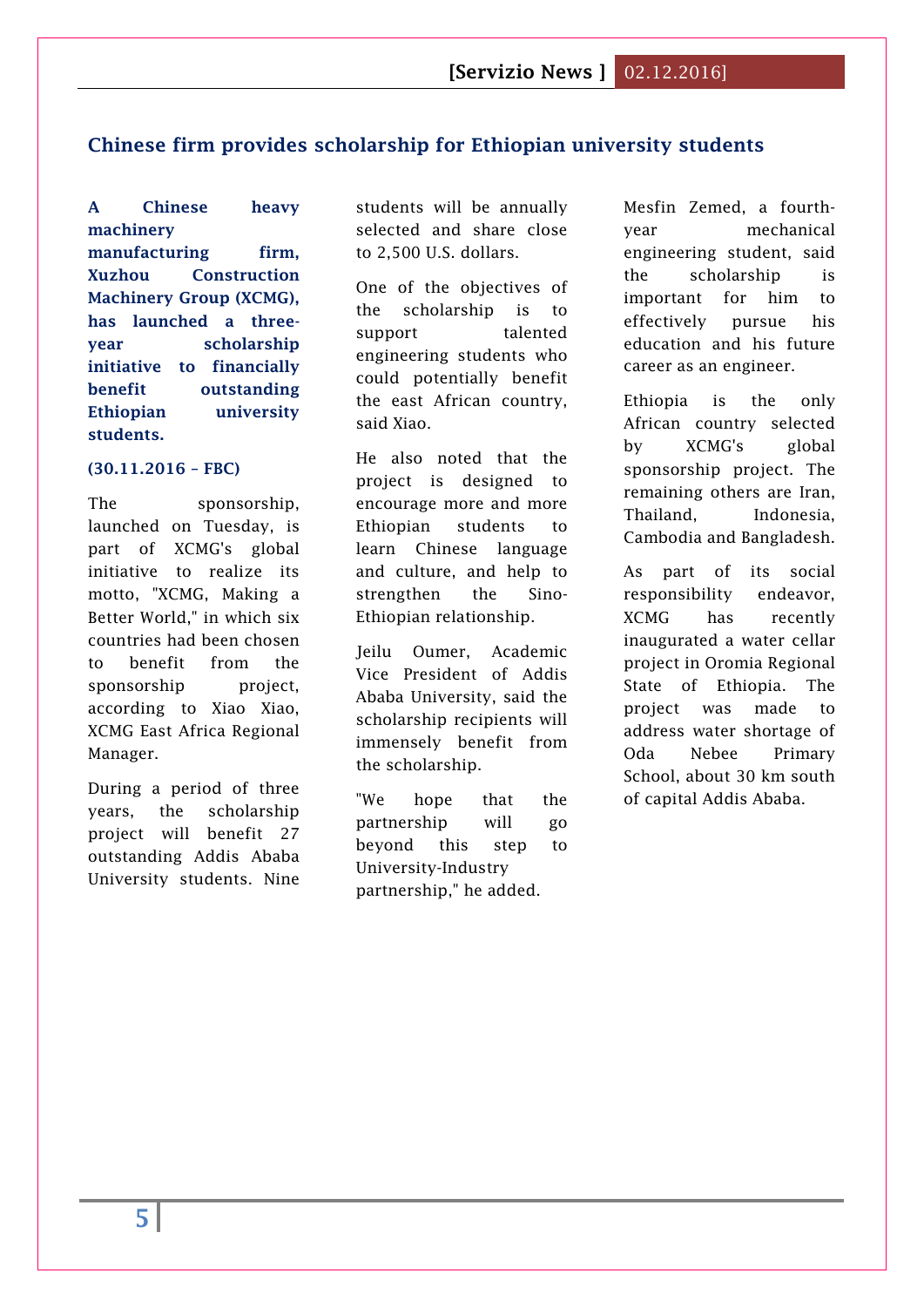### <span id="page-5-0"></span>**Bagir begins first trouser exports from Ethiopia factory**

## **Israel-based tailored clothing**

**manufacturer Bagir Grou p has shipped the first trouser exports from its new factory in Ethiopia a move the company's CEO has told just-style is a game-changer for the business.**

#### **(30.11.2016 – FBC)**

"We are the first to manufacture and export tailored garments from Ethiopia," Eran Itzhak explains, adding that the company is currently making 600 trousers in export quality per day and intends to increase this to 3,000 trousers per day in the next 18 months, with jacket lines to follow.

Indeed, production at the facility is seen rising to 4,000 suits a day within three years, in line with Bagir's goal to develop Ethiopia as its main production base during this time.

The move is part of an ongoing restructuring at

Bagir, which supplies customers in the US, UK, Europe, Australia and South Africa, including the UK's Arcadia Group, whose brands include Burton and Topman.

The business is now debtfree for the first time in nearly a decade, has refocused its manufacturing base on Ethiopia, Egypt and Vietnam, and is fighting back with new products and a return to innovation.

"Africa, to my understanding, is the next best thing, and you will see that more and more brands and manufacturers understand this, and you can already see huge investments coming from China to Ethiopia," Itzhak says.

"Yes there are issues like the infrastructure, transportation, the lack of tradition, the need to bring people from Sri Lanka and Bangladesh to manage the lines - but this is part of the sourcing

game. I don't see them as difficulties; I see them as challenges. And there is a big prize waiting for the ones who are willing to meet these challenges."

Bagir has spent more than two years getting up to speed in Ethiopia, where it invested \$1.5m to buy a 50% stake in Nazareth Garments, whose factory produced uniforms for the Ethiopian police and Ethiopian airlines.

As well as bringing in its own general manager, CTO and quality manager, the company opened an onsite training school because "no-one in Ethiopia knew how to make suits at Bagir standards."

Despite recent unrest in Ethiopia, Itzhak is firm in his belief the country has "all the key elements," including duty-free rules, preferential market access to the EU through the Everything But Arms (EBA) scheme, and dutyfree access to the US through AGOA (the African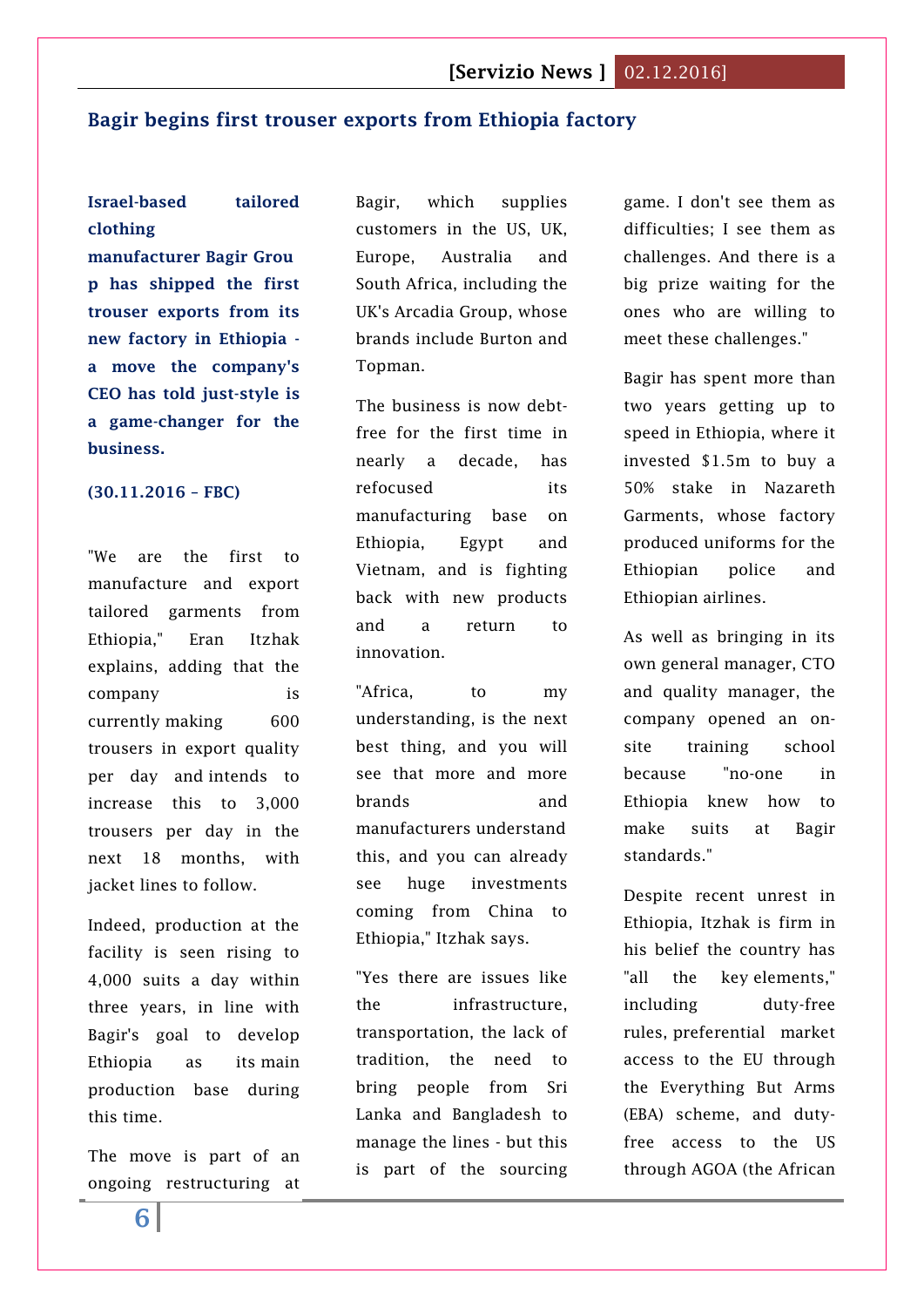## **[Servizio News ]** 02.12.2016]

Growth and Opportunity Act), competitive labour costs, government support and huge potential to grow further.

"We are managing business as usual at our

factory and will continue our plans. We expect to get \$3-4m from Ethiopia next year and are not changing our focus or expectations."

He adds: "I'm not preparing any back-up plan for Ethiopia for the simple reason that there is no country that can offer the same advantages and benefits."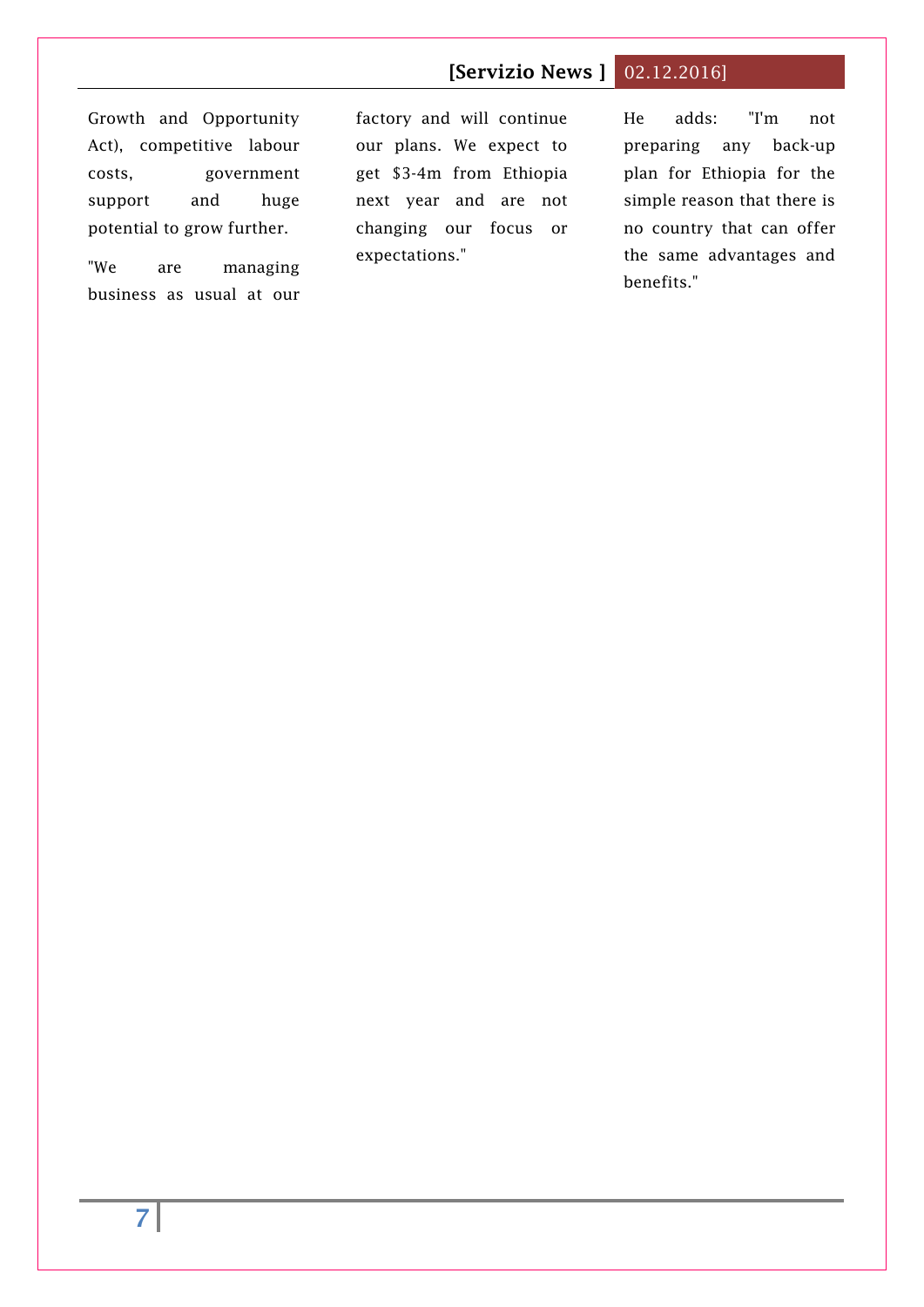## <span id="page-7-0"></span>**Ivanka Trump's Shoe Factory Is Moving From China To Ethiopia Because Labor Costs There Are Much Cheaper**

**Donald Trump has pledged to bring longlost American manufacturing jobs back from China. But he may be too late – even for products that bear his family name. A Chinese company that makes shoes for his daughter's fashion line is moving production to Africa, where labor is much cheaper.**

## **(30.09.2016 – Daily Monitor)**

The billionaire tycoon has frequently accused China of stealing US jobs through unfair trade practices and currency manipulation, while

simultaneously relying on the country to make Trump-branded goods. But the kind of work that goes into making such products may never return to **America, says the** president of major footwear producer Huajian Group. Zhang Huarong, speaking in his office in the southern factory hub of Dongguan, said: 'Some manufacturers can't even survive in China anymore.'

His company has made about 100,000 pairs of Ivanka Trump-branded shoes over the years, according to spokesman Liu Shiyuan. In August it filled an order for 20,000 pairs, just weeks after Trump accepted the Republican nomination, with a speech in which he vowed to bring jobs back to the US. Trump said he planned to impose a 45 per cent tariff on Chinesemade goods.

Mr Zhang said he can hire five Ethiopians for the price of one Chinese worker. That is why the company is building a 'light industrial city' shaped like a woman's shoe in Ethiopia's capital Addis Ababa, he said. The sprawling campus will feature factories, dormitories, a hotel and a hospital, all bounded by a replica of the Great Wall.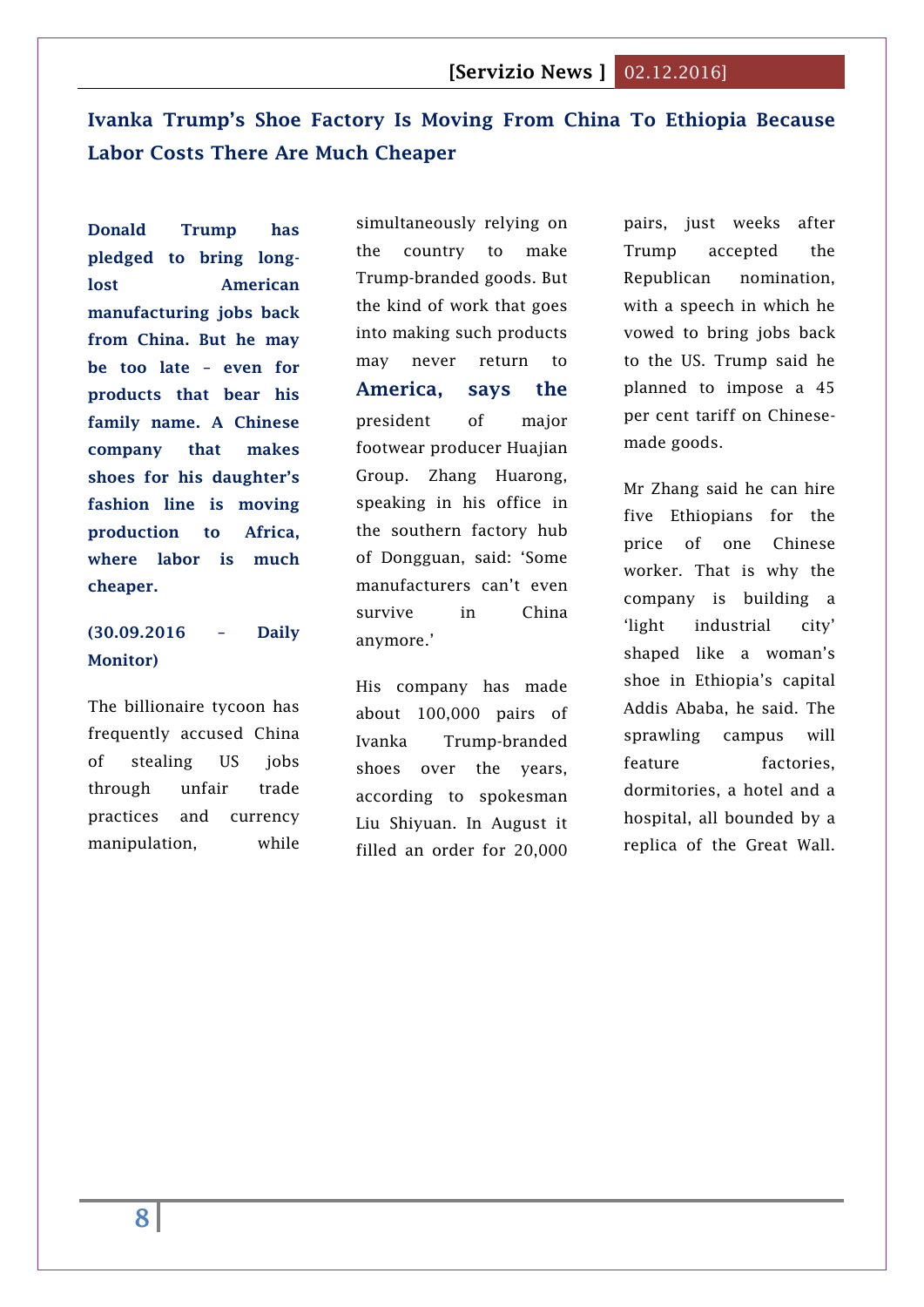## <span id="page-8-0"></span>**Chinese bus company eyes Ethiopian market**

**Zhongtong Bus Holding Co., Ltd., a Chinese bus manufacturing company, is set to supply latest public transport buses to the Ethiopian market.**

#### **(30.11.2016 – FBC)**

"Ethiopia will be our main market destination since it has a large number of population," John Xiang, Director of Market Study at Zhongtong Bus Holding Co, told FBC today.

According to the Director, the company will supply its latest model buses via private transport associations.

In addition to supplying buses, the company is also making preparation to open maintenance center.

Zhongtong Bus Holding Co., Ltd made a profit of 800 million US dollars in 2015.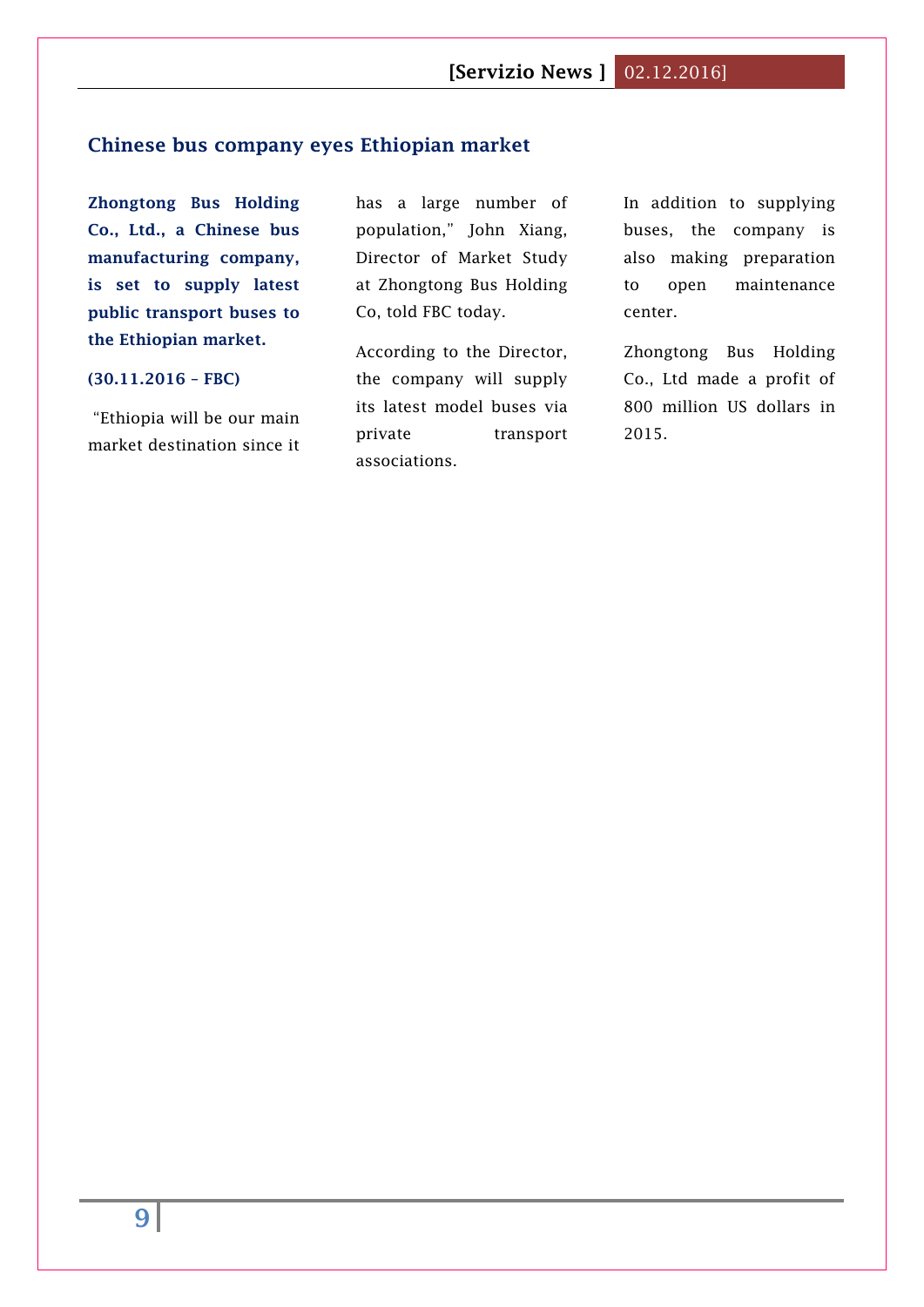#### <span id="page-9-0"></span>**Ethiopia, Kenya willing to elevate ties**

**The bilateral exchanges between Ethiopia and Kenya will see a major boost as Foreign Affairs Ministers of the two neighboring nations discuss on further strengthening ties.**

#### **(30.11.2016 – FBC)**

Foreign Affairs Minister Dr. Workneh Gebeyehu received his Kenyan counterpart Ambassador Dr. Amina C. Mohamed at his office early today where they exchanged views on ways of further cementing bilateral relations between the two countries.

"We discussed ways of elevating bilateral and people to people ties as

well as increasing cooperation on regional security," remarked Dr. Workneh.

He added: "the relation between Ethiopia and Kenya goes beyond its historical significance, setting example to other countries. The strong infrastructure link is a plus to that exemplary relation in Africa."

Ambassador Dr. Amina, Minister of Foreign Affairs of the Republic of Kenya on her part said: "we have talked about our bilateral relations which has you know relations that are very mature, very enhanced, and we meet very frequently to make sure that we keep them moving in the right direction.''

"We have also discussed regional issues in the neighboring countries, in the region, in the whole continent and of international issues as well," added the Kenyan Minister.

Dr. Amina also extended her gratitude for the support she received as a candidate for the African Union (AU) Commission Chairmanship.

The two sides also exchanged views on the situation in Somalia and South Sudan and support mechanisms to improve the crisis in that part of the region.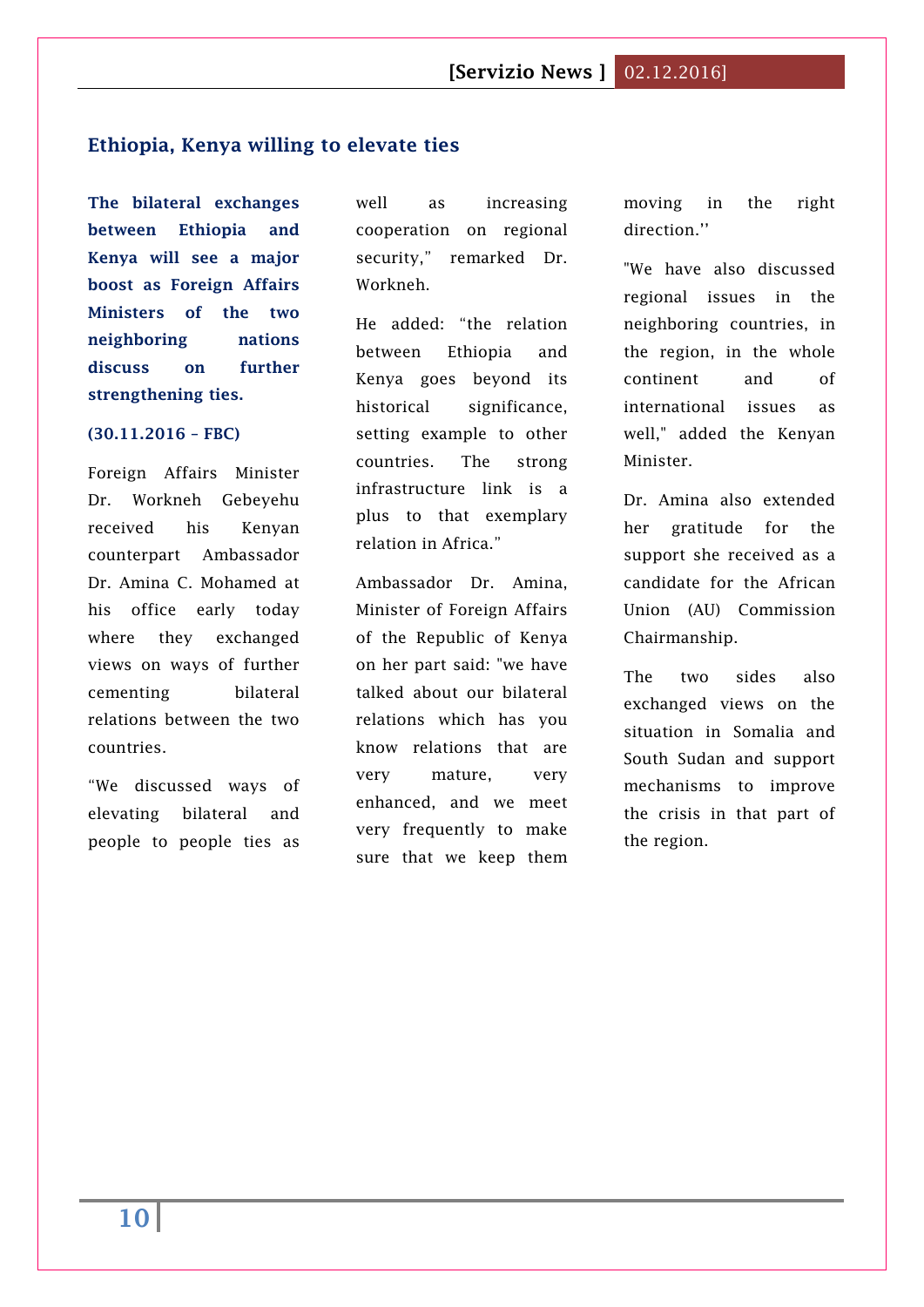## <span id="page-10-0"></span>**Continental free trade area in focus at Africa Trade Week**

**Continental Free Trade Area (CFTA) and Africa's trade relations with external parties are among the major issues in focus during a weeklong event dubbed "Africa Trade Week" at the African Union (AU) Headquarters in Addis Ababa.**

#### **(29.11.2016 – FBC)**

Involving two main events, namely, the Africa Trade Forum, from Nov.28 to 30, and the High level Trade Facilitation Forum from Dec.1 to 2, the Africa Trade Week is said to be a

platform for advancing intra-African trade dialogue among multistakeholder groups.

The Africa Trade Week is jointly organized by the AU and the Economic Commission for Africa (ECA).

The issues raised during the event include the relationship between Africa and the United States following the election of Donald Trump as President-elect, the changing architecture of global trade, AGOA (African Growth and

Opportunity Act) implementation, trade partnerships, the CFTA, trade facilitation and related issues, according to ECA.

African CFTA aims to create a single continental market for goods and services, free movement of business persons and investments and expand intra-African trade, among other things, while enhancing

competitiveness at the industry and enterprise levels on the continent.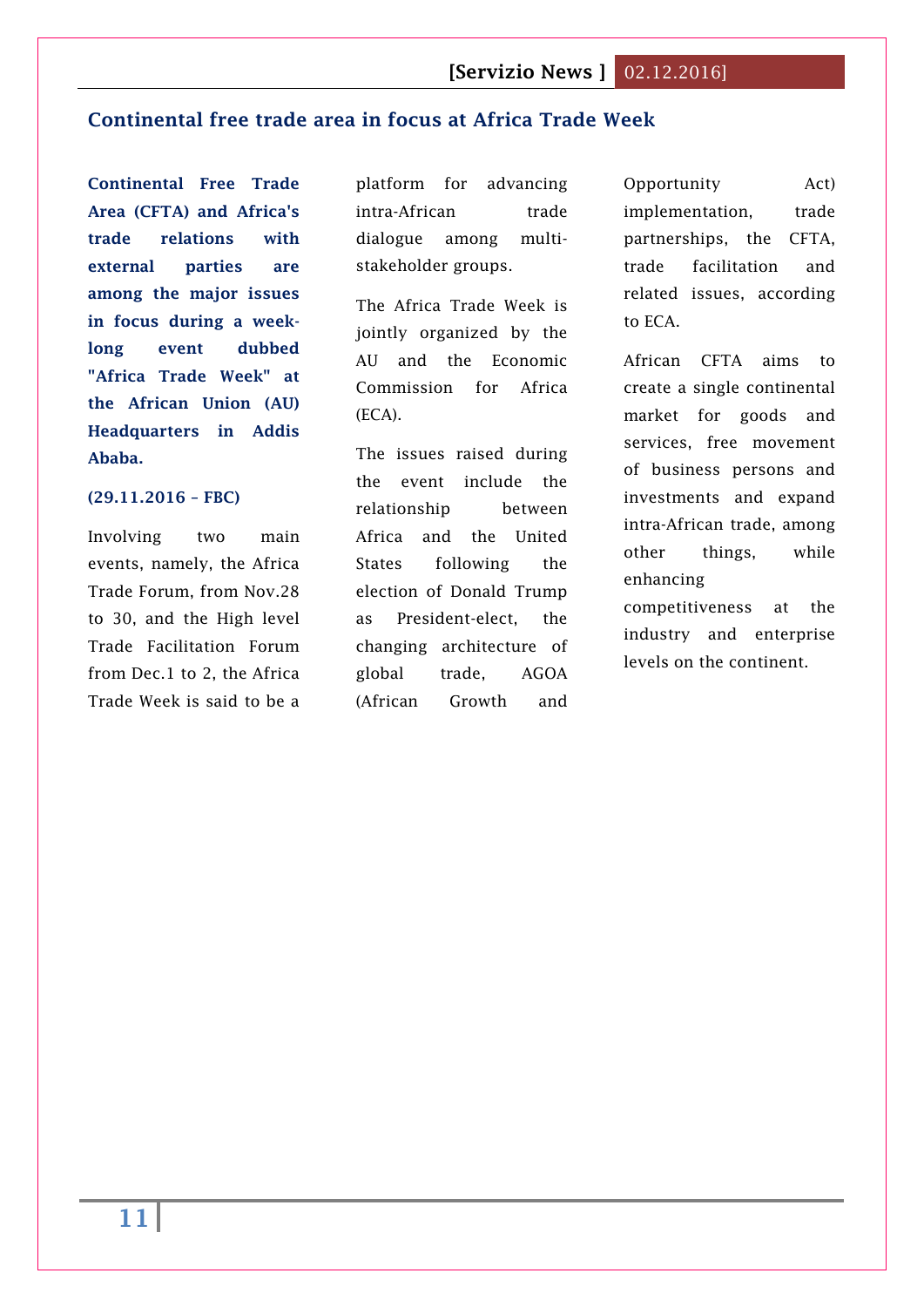## <span id="page-11-0"></span>**Despite downturn in tractor sales globally, imports are up in Ethiopia**

Despite the downturn in tractor sales in almost all major countries, farm machinery officials do see new growth in the market from Ethiopia, Vietnam, the Philippines and Cambodia.

#### **(29.11.2016 – FBC)**

While Europe, China and Brazil indicate continued declines in tractor sales, industry experts at the International Exhibition of Agricultural Equipment last month report that sales are also up in India.

EIMA officials said the downturn is related to the crisis in farm incomes,

which is caused by excess production and the resulting decline in the prices of major commodities. This phenomenon "is at the root of the decline in machinery purchases," an EIMA press release stated.

The setback involves many of the major countries, but does not affect the positive trends seen in some emerging markets that represent the new frontier of agricultural mechanization.

From 2010 to 2015, imports of tractors grew 400 percent in Vietnam,

for a value of \$124 million, 250 percent in Ethiopia and 240 percent in Kenya, the study revealed.

The most notable case is Cuba, which in 2015 alone saw an increase of imports by more than 800 percent as trade barriers eased.

The Philippines and Cambodia, the study also showed, are the countries with the highest growth rates of imports respectively, 190 percent and 210 percent in six years - followed by Vietnam and Ethiopia, at 128 percent and 117 percent.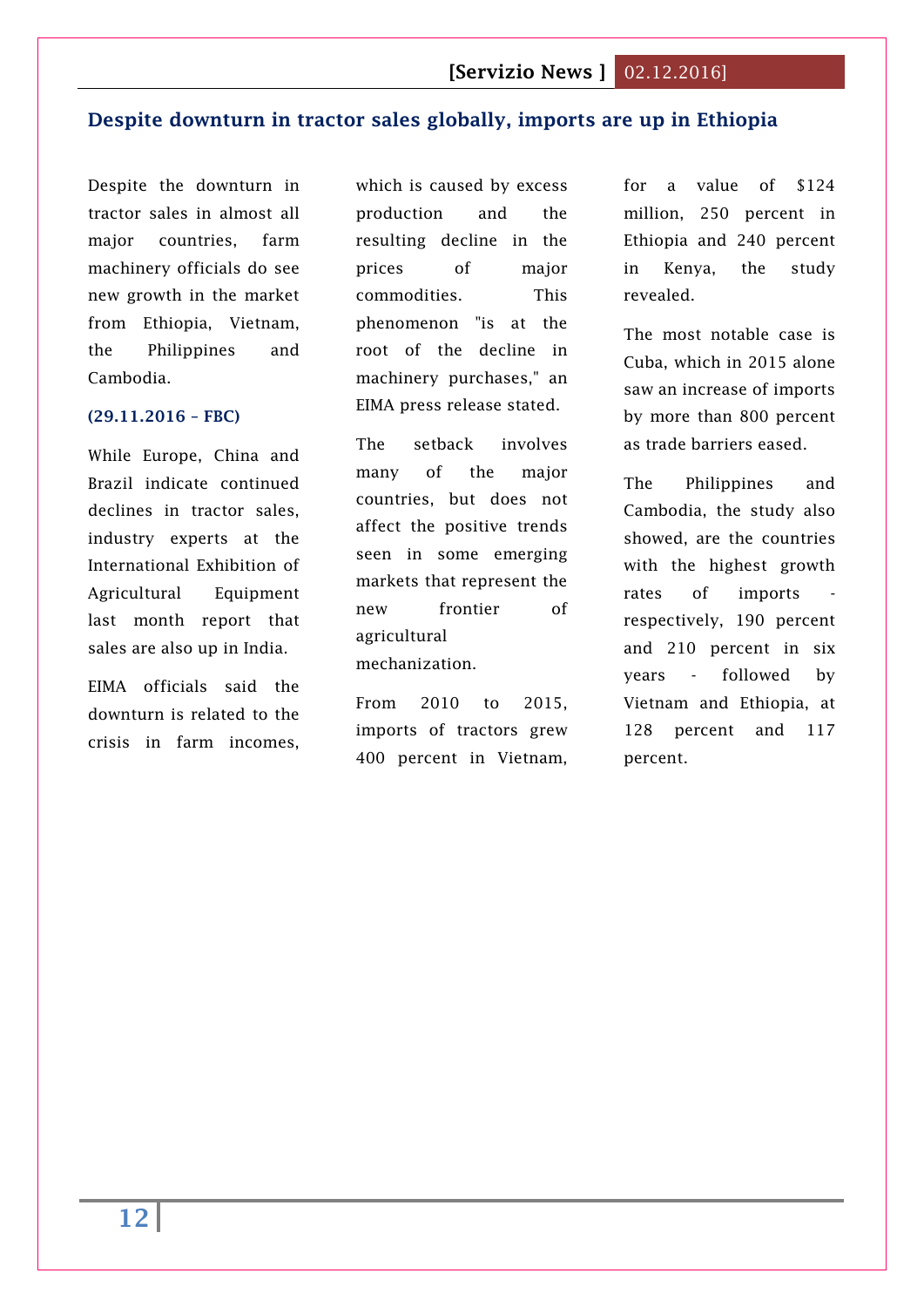## <span id="page-12-0"></span>**Premier appoints new head for Development Bank of Ethiopia**

**Prime Minister Hailemariam Desalegn has appointed Getahun Nanna President of the Development Bank of Ethiopia (DBE).**

In a Facebook post, DBE said "Getahun Nanna, Vice Governor Financial Institutions Supervision Cluster of the National Bank has been appointed

to lead the Development Bank of Ethiopia (DBE) by the Prime Minister earlier this morning."

**(29.11.2016 – FBC)**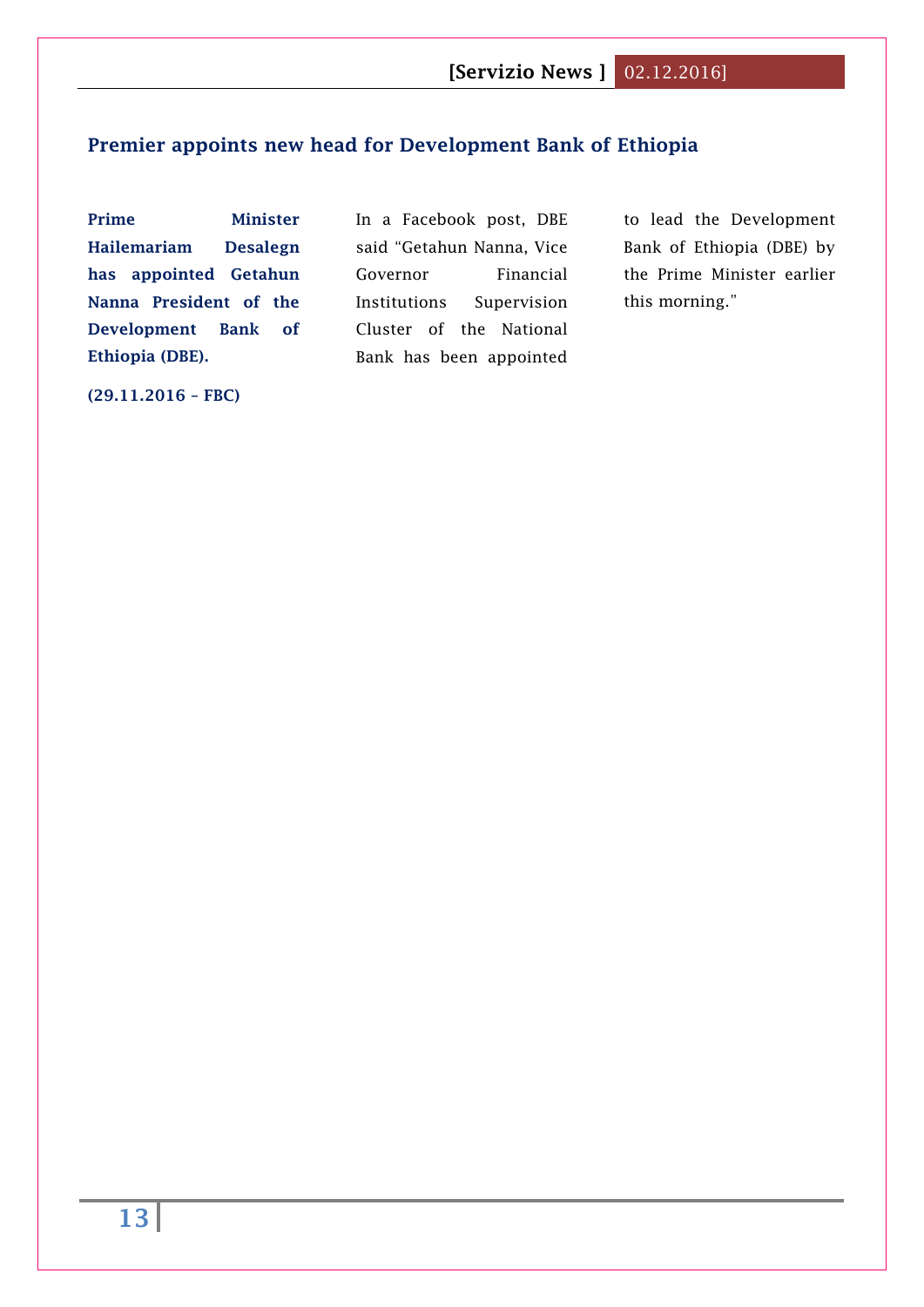

<span id="page-13-0"></span>**[Le patron d'Azerbaïdjan Airlines reçu par le chef de](http://www.lanationdj.com/patron-dazerbaidjan-airlines-recu-chef-de-letat/)  [l'Etat](http://www.lanationdj.com/patron-dazerbaidjan-airlines-recu-chef-de-letat/)**

**Le président Ismaïl Omar Guelleh a reçu en audience hier au palais de la République le PDG d'Azerbaïdjan Airlines, Jahangir Askerov accompagné de notre ambassadeur à Moscou et à Bakou, Dr Mohamed Ali Kamil. Le président de l'APZF, Aboubaker Hadi, a également assisté à l'entretien entre le Président et le haut responsable azerbaïdjanais.**

#### **(30.11.2016 – La Nation)**

Le PDG d'Azerbaïdjan Airlines, Jahangir Askerov, qui est en visite de travail ces jours-ci à Djibouti, a été reçu hier en milieu de matinée par le président Ismaïl Omar Guelleh. Le

président a souhaité la bienvenue au visiteur et lui a fait part de sa volonté de développer les relations d'amitié et de coopération avec son pays dans de nombreux domaines. M. Askerov s'est dit heureux pour sa part de pouvoir inclure Djibouti dans les capitales mondiales que dessert sa compagnie. L'entretien entre le Président et le visiteur a en effet porté surtout sur le partenariat dans le domaine de l'aviation civile.

L'ambassadeur de Djibouti à Moscou et à Bakou, l'ancien ministre de la Santé Mohamed Ali Kamil ainsi que le président de l'Autorité des ports et des zones franches. Aboubaker Omar Hadi, ont

assisté à l'entretien entre le chef de l'Etat et le patron d'Azerbaïdjan Airlines. M. Hadi devait, une demi-heure après l'audience, signer avec M. Askerov une convention de partenariat dont la principale clause prévoit un vol hebdomadaire d'Azerbaïdjan Airlines entre Bakou et Djibouti.

Ce pays musulman du Caucase de près de dix millions d'habitants et la République de Djibouti sont en effet liés depuis ces dernières années par des partenariats dans de nombreux domaines. Bientôt, le président de l'Assemblée nationale y effectuera une mission à l'invitation des autorités du pays.